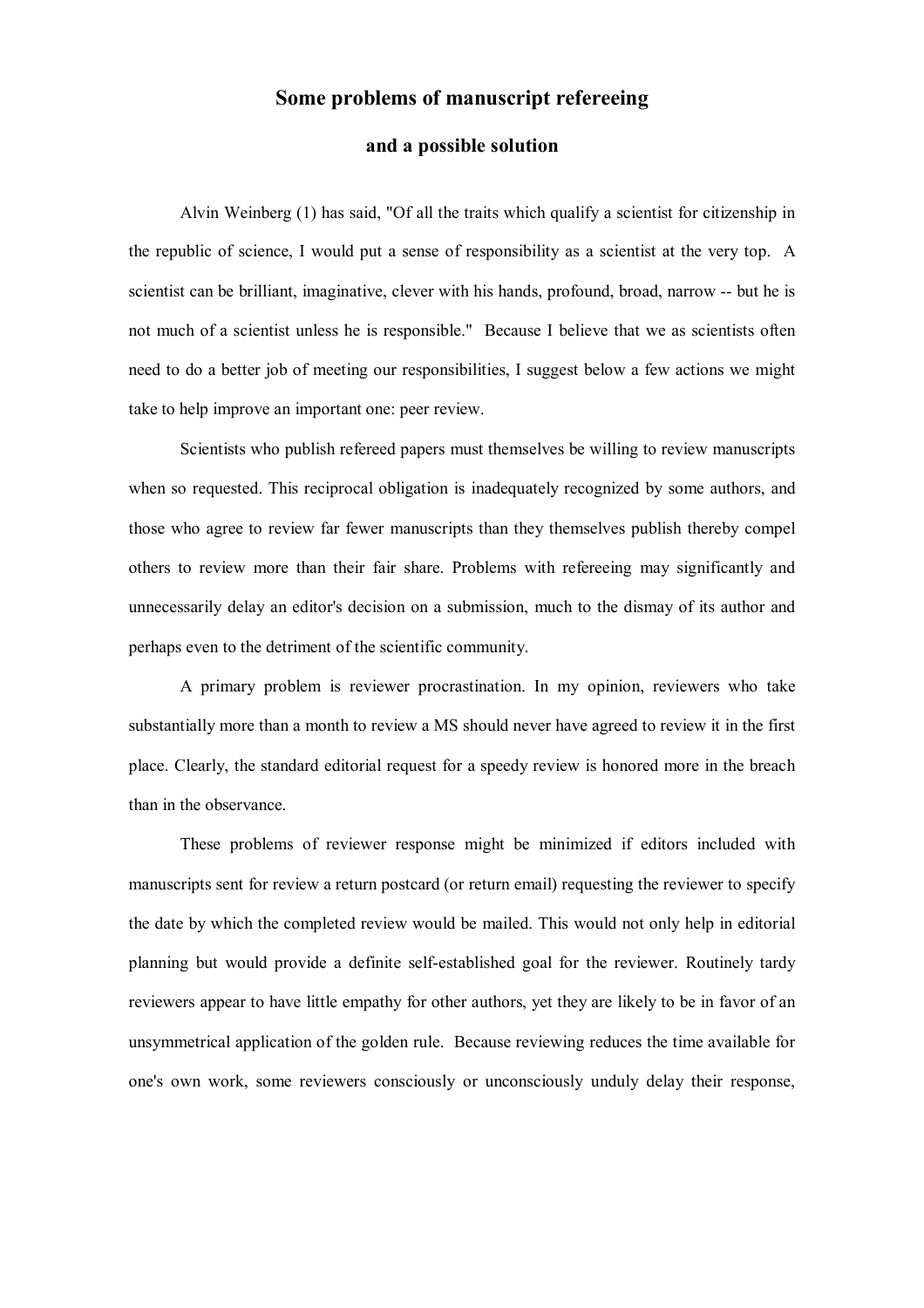thus possibly reducing the probability of their receiving another request during the review period or after its completion. In light of the potential abuses and conflict-of-interest problems inherent in anonymous peer review, Berezin, Gordon, and Hunter (2) have called for all reviews to be signed. In the best of all possible worlds, such an approach would indeed be appropriate, but in the present real world it would probably greatly limit the supply of appropriate reviewers.

To ameliorate some of these reviewing problems, I suggest two possible approaches which would incorporate desirable feedback procedures without necessarily sacrificing anonymity. First, editors should not only strongly emphasize the importance of adherence to the requested two- (or three-) week review response time, but in addition, they should inform a potential reviewer that if the review has not been received by the editor within a specified interval (46 weeks seems more than generous) after delivery to the reviewer, then (barring rare extenuating circumstances) that potential reviewer's name will be disclosed to the author of the MS. This tactic by itself would certainly reduce average review time.

Even if the above disclosure procedure is deemed to be too draconian, the following strategy would encourage reviewers to eschew tardiness. Two lists of reviewer names should be published by each journal at the end of the year. The first list should contain the names of those reviewers who were dilatory (by the above criterion) during the year. Publication of such lists at the same time of the year by many journals would allow their editors to accumulate the various listings and thus be better able to recognize and avoid using slow reviewers whenever appropriate.

In addition, it seems desirable that, when a reviewer on the "slow" list submits a MS, the reviewer for this MS be chosen from the "slow" list! Such selection would also be appropriate for MS's submitted by authors who have published in a given journal but have rejected several reviewing requests since such publication. To add positive reinforcement, a second list should be published of the names of reviewers who had met their obligations in a timely fashion during the year.